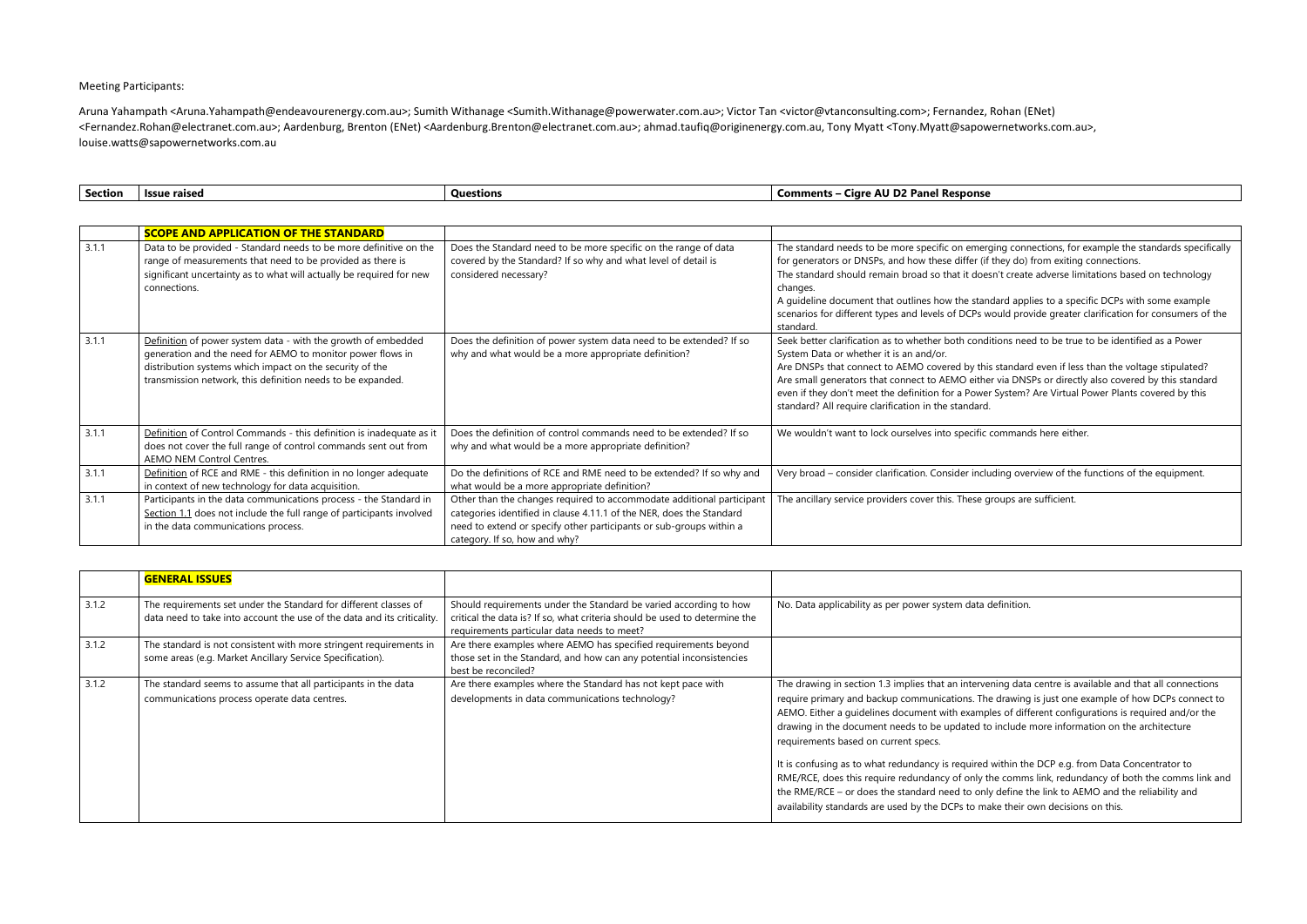|       |                                                                                                                                                                                                                                                                        |                                                                                                                                   | e.g. It is unclear if dual RTUs is required by all pa                                                                                            |
|-------|------------------------------------------------------------------------------------------------------------------------------------------------------------------------------------------------------------------------------------------------------------------------|-----------------------------------------------------------------------------------------------------------------------------------|--------------------------------------------------------------------------------------------------------------------------------------------------|
| 3.1.2 | There is an opportunity to design vulnerability out and design<br>security in, as opposed to putting in place processes to manage the<br>emergence of security issues. It might be possible for the Standard<br>to encourage enhancement of resilience through design. | Is there an opportunity for the standard to encourage enhancement of<br>resilience through design? If so, how might this be done? |                                                                                                                                                  |
| 3.1.2 | The Standard to be clear on the consequences for a participant<br>failing to meet the requirements of the Standard.                                                                                                                                                    | Should the Standard set out the consequences for a participant failing<br>to meet its requirements?                               | This should be outlined in the regulations.<br>A quideline document could be useful here - ref<br>information on what happens if the requirement |

|       | <b>ARCHITECTUAL REQUIREMENTS</b>                                                                                                                                                                                                                                                                                                                                                                                                                                                                                                                  |                                                                                                                                                                                                                                         |                                                                                                                                                                                                                                                                                                                                                                                                 |
|-------|---------------------------------------------------------------------------------------------------------------------------------------------------------------------------------------------------------------------------------------------------------------------------------------------------------------------------------------------------------------------------------------------------------------------------------------------------------------------------------------------------------------------------------------------------|-----------------------------------------------------------------------------------------------------------------------------------------------------------------------------------------------------------------------------------------|-------------------------------------------------------------------------------------------------------------------------------------------------------------------------------------------------------------------------------------------------------------------------------------------------------------------------------------------------------------------------------------------------|
| 3.1.3 | The requirements specified for DNSPs may be unclear in a number<br>of areas. Possible examples are:<br>• Current standard does not reflect topology that applies<br>for DNSP (e.g. diagram in Section 1.3 and tables 4 and 5).<br>• Standard needs to state whether or not DNSP can have<br>direct connection with AEMO rather than going through TNSP<br>• Standard needs to account for diversity in comms<br>between TNSP/DNSP to AEMO.<br>• Standard should include situation where there are two<br>intervening facilities and perhaps more. | What changes to the current Standard are required to clarify the<br>requirements for DNSPs?                                                                                                                                             | It is unclear whether a generator needs to conne<br>means.<br>There are no standards between the generator a<br>Who is responsible for upgrade of equipment a<br>performance and the reliability sections should<br>should be more well defined.<br>Agree, the diagram in Section 1.3 does not refle<br>to be more well defined and updated.<br>Agreed - extend the architecture to account for |
| 3.1.3 | The current structure is making it difficult for new connections.                                                                                                                                                                                                                                                                                                                                                                                                                                                                                 | Are there specific examples where the current data communications<br>structure is making it difficult for new connections or embedded<br>participants? If so what changes in the Standard would be required to<br>address these issues? | New connections from DNSPs - finding it difficu<br>connecting in this way and there is no consisten<br>could be more defined in the standard or appro                                                                                                                                                                                                                                           |
| 3.1.3 | It is reported that wholesale demand response providers are<br>finding it very difficult to be connected for data communications<br>under current arrangements.                                                                                                                                                                                                                                                                                                                                                                                   | What difficulties are wholesale demand response providers finding to<br>be connected for data communications under current arrangements?                                                                                                | Clarification of where the connection should cor<br>dependant on the capacity? If so this delineation<br>Unclear if there are different arrangements for c                                                                                                                                                                                                                                      |
| 3.1.3 | New embedded scheduled and semi-scheduled generators have<br>obligations under the rules and Generator Performance Standards<br>(GPS) to participate in Automatic Generation Control (AGC).<br>However, some stakeholders have indicated that this is not possible<br>through some DNSP SCADA systems.                                                                                                                                                                                                                                            | What difficulties do DNSPs have in communicating AGC control signals?                                                                                                                                                                   | May be a legacy equipment / system issue.                                                                                                                                                                                                                                                                                                                                                       |

|       | <b>DATA PROTOCOLS</b>                                                                                                                                                                               |                                                                                      |                                                                                                                                                        |
|-------|-----------------------------------------------------------------------------------------------------------------------------------------------------------------------------------------------------|--------------------------------------------------------------------------------------|--------------------------------------------------------------------------------------------------------------------------------------------------------|
| 3.1.4 | The current standard specifies ICCP IEC60870-6 TASE.2 and its<br>extensions as a secure ICCP protocol. A stakeholder has questioned<br>whether this can actually be considered as a secure protocol | Is the current ICCP Protocol specified in the current Standard still<br>appropriate? | ICCP is for inter-control centre by design. Distrib<br>(DNP3/MODBUS/MMS). This should also be cove<br>The security architecture should be considered a |

arties (e.g. a small generator).

ference to point DCPs in the right direction to get more its are not met.

It is unclear a DNSP / directly with AEMO / or via another

and DNSP listed. No definitions of lines of responsibility.

is required and standards around obsolescence? The drive this. Is this implied through these sections? If not, it

ect topologies for DNSP and other. The architecture needs

r the possibility of more than 1 intervening facility.

ult. Challenges around resourcing, no experience nt messaging from AEMO around how to connect. This ppriate guideline document.

me from- is it to DNSP, straight to AEMO, to TNSP? Is this In between DCPs connecting to AEMO should be defined. different types of DCPs.

buted energy systems need faster communications vered in emerging technologies section.

as a whole, rather than protocol specific.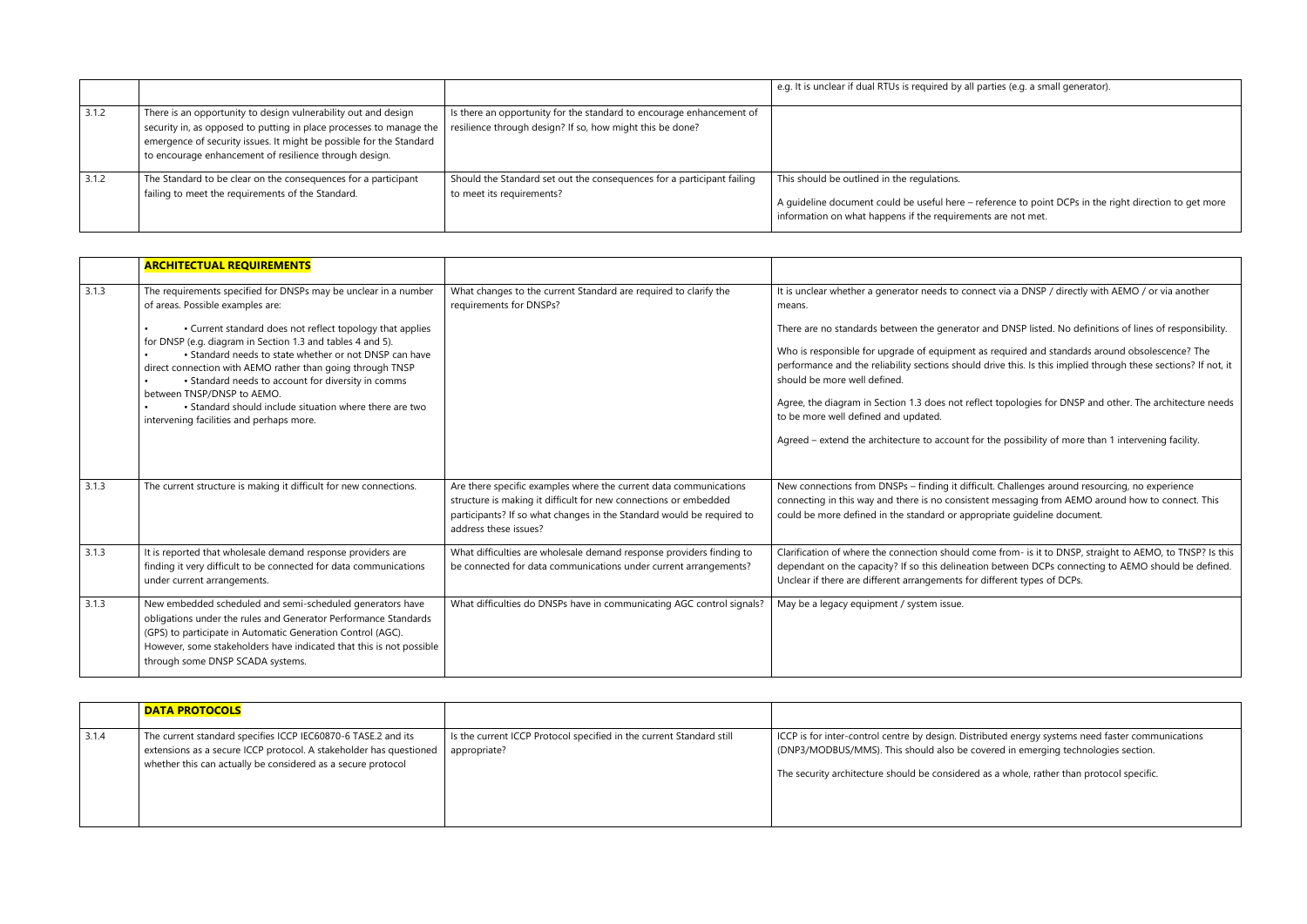| 3.1.4 | The Standard in Section 5.1 should be more specific on protocols<br>used when AEMO WAN is connected to another party's data<br><b>Communications Facility</b> | What protocols should apply for connections to AEMO WAN? | We are not sure what more could be listed here. It is likely more of a matter of being unclear on how<br>that connection is made and the architecture not being defined fully. |
|-------|---------------------------------------------------------------------------------------------------------------------------------------------------------------|----------------------------------------------------------|--------------------------------------------------------------------------------------------------------------------------------------------------------------------------------|

|       | <b>INTERFACING</b>                                                                                                                                                                        |                                                                                                                                               |                                                                                                                                                                                                                    |
|-------|-------------------------------------------------------------------------------------------------------------------------------------------------------------------------------------------|-----------------------------------------------------------------------------------------------------------------------------------------------|--------------------------------------------------------------------------------------------------------------------------------------------------------------------------------------------------------------------|
| 3.1.5 | The Standard should provide more clarity on the boundary of both<br>operational and financial responsibility between · Generator and<br>$NSP \cdot DNSP$ and $TNSP \cdot AEMO$ and $TNSP$ | What additional detail is required in the Standard to provide more<br>clarity on boundary of both operational and financial responsibilities? | More clarity of the responsibilities of each party.<br>E.g. one party could be forced by a second party<br>This might be a regulation issue rather than in th<br>This section 3.1.5 is most important for Generato |
| 3.1.5 | The standard should make clear the obligation of parties to work<br>together to resolve any problems to ensure a requirement is met.                                                      | Should an obligation for parties to work together be added to the<br>Standard?                                                                | There is implicit obligation to meet reliability and<br>disagreements - need to have a mechanism to re                                                                                                             |
| 3.1.5 | The Standard needs to be clear that connections are required to<br>both AEMO control room sites.                                                                                          | Does the Standard need to clarify that connection is required to both<br>AEMO control room sites?                                             | Covered in reliability and availability.                                                                                                                                                                           |

|       | <b>DATA QUALITY</b>                                                                                                                                                            |                                                                                                                                                        |  |
|-------|--------------------------------------------------------------------------------------------------------------------------------------------------------------------------------|--------------------------------------------------------------------------------------------------------------------------------------------------------|--|
| 3.1.6 | The Standard needs a specific requirement that data sent is of<br>good quality. It is possible for a connection to be available and the<br>data to be unusable due to quality. | Should the Standard include a specific requirement that data sent<br>should be of good quality? If so, what would be implications for<br>stakeholders? |  |
| 3.1.6 | Some remote metering equipment does not provide quality flags.                                                                                                                 | Should all data be sent with quality flags? If so, what would be<br>implications for stakeholders?                                                     |  |

|       | <b>DATA ACCURACY</b>                                                                                                                                                                                                                                            |                                                                                                                                                                                           |  |
|-------|-----------------------------------------------------------------------------------------------------------------------------------------------------------------------------------------------------------------------------------------------------------------|-------------------------------------------------------------------------------------------------------------------------------------------------------------------------------------------|--|
| 3.1.7 | The Standard does not have an effective requirement to ensure the<br>accuracy of data in particular to ensure that RME remains<br>calibrated. Monitoring and remediation may be problematic (e.g. kv<br>measurements at some stations can vary by over 10kV).   | Should the Standard include a more specific requirement regarding<br>data accuracy? If so, what would be implications for stakeholders?                                                   |  |
| 3.1.7 | All semi-scheduled units being clamped in SCADA (at the AEMO<br>end) such that telemetered MW values could not be negative is<br>undesirable, noting that participants are responsible for providing<br>accurate data and separate metering of auxiliary loads. | How material is the issue regarding clamping of values for semi-<br>scheduled units? If the standard were to be changed as suggested, what<br>would be the implications for participants? |  |

|       | <b>DATA LATENCY</b>                                                                                                                                       |                                                                                                                                   |  |
|-------|-----------------------------------------------------------------------------------------------------------------------------------------------------------|-----------------------------------------------------------------------------------------------------------------------------------|--|
| 3.1.8 | The Standard is not clear on requirements for data latency or end-<br>to-end response times. There is current no minimum requirement<br>for data latency. | Should the Standard include a specific requirement regarding data<br>latency? If so, what would be implications for stakeholders? |  |

 $\gamma$  to maintain legacy equipment.

he standard.

or / NSP.

nd availability requirements. However could still be resolve. This could be via state based regulator?

|                                                 | and the control of the control of the control of the control of the control of the control of the control of the |  |  |
|-------------------------------------------------|------------------------------------------------------------------------------------------------------------------|--|--|
|                                                 |                                                                                                                  |  |  |
|                                                 |                                                                                                                  |  |  |
|                                                 |                                                                                                                  |  |  |
|                                                 |                                                                                                                  |  |  |
| the contract of the contract of the contract of |                                                                                                                  |  |  |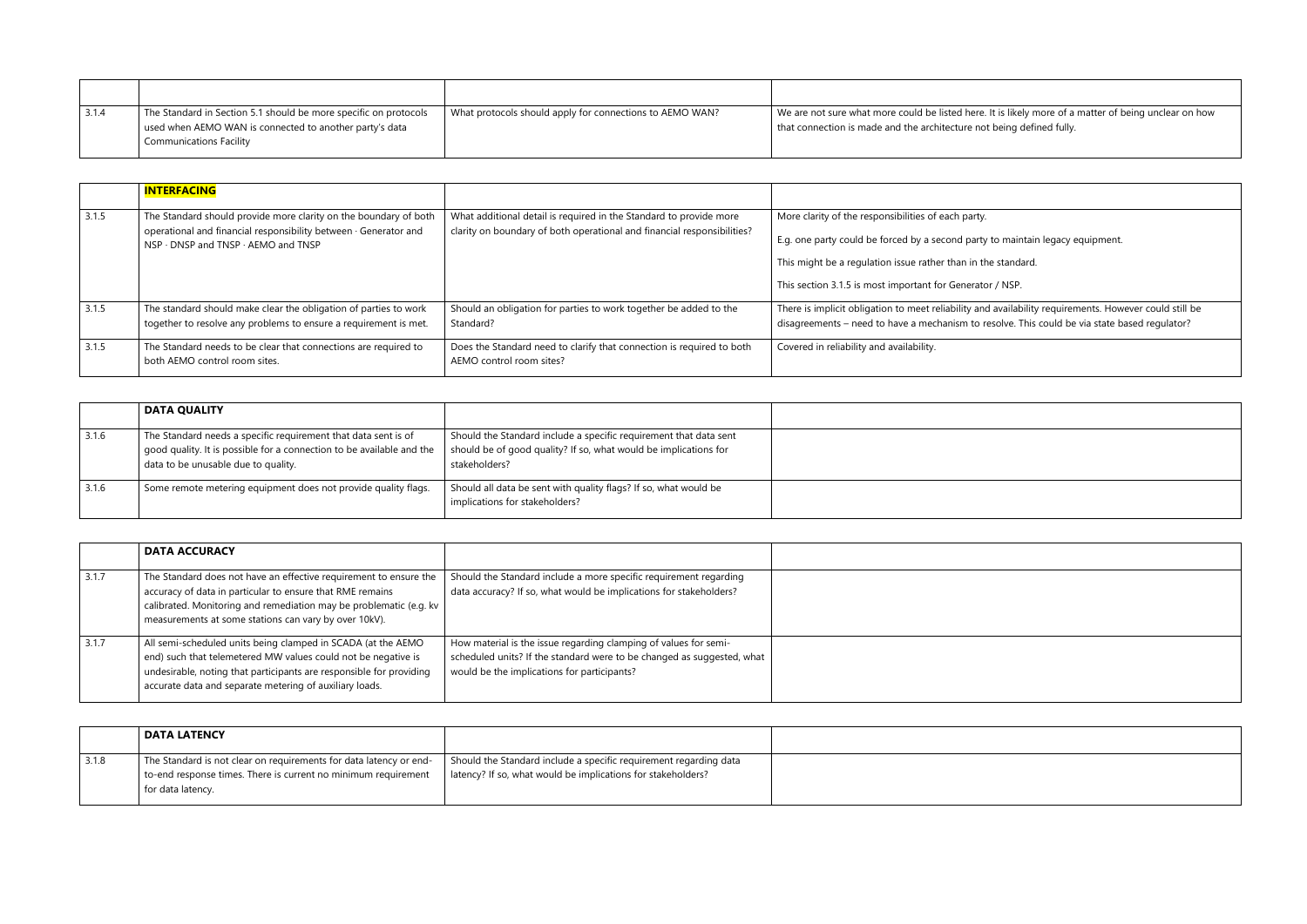| 3.1.8 | Significant timing difference can exist particularly for the RME<br>equipment that uses UTC time and the conversion of this to AEST.<br>There should be greater clarity on the requirements for calibration,<br>testing, validation, and maintenance of the timing stamp quality. | How material is the issue regarding timing differences due to RME? If<br>the standard were to be changed to address this, what would be the<br>implications for participants?        |  |
|-------|-----------------------------------------------------------------------------------------------------------------------------------------------------------------------------------------------------------------------------------------------------------------------------------|--------------------------------------------------------------------------------------------------------------------------------------------------------------------------------------|--|
| 3.1.8 | Monitoring end-to end update times is difficult post<br>commissioning                                                                                                                                                                                                             | Should an additional requirement be included in the Standard to allow<br>ongoing monitoring of end-to-end response times? If so, what would<br>be the implications of such a change? |  |

|       | <b>CONTROL COMMANDS</b>                                                                                                                                                                                                                                                                                                                                                                                                                                                             |                                                                                                                                                                                                               |  |
|-------|-------------------------------------------------------------------------------------------------------------------------------------------------------------------------------------------------------------------------------------------------------------------------------------------------------------------------------------------------------------------------------------------------------------------------------------------------------------------------------------|---------------------------------------------------------------------------------------------------------------------------------------------------------------------------------------------------------------|--|
| 3.1.9 | AGC is showing performance issues which suggest that a more<br>responsive control loop is needed. With the current 4 second AGC<br>cycle, updates at a minimum of less than 2 seconds may be<br>required. There have been incidents where AGC used to control a<br>battery is stale (20s old) resulting in unwarranted discharge and<br>charge cycles and at times oscillations. This is mainly because the<br>communications delay is more than 97% of the response delay<br>time. | What would the implications be if the specification of maximum delay<br>for control commands was tightened to 2 seconds? What are the<br>implications if control command delays remain at current levels?     |  |
| 3.1.9 | There should be increased use of dispatch signals via SCADA<br>through the NSP as AEMO's Market Portal may be unreliable and<br>any failure to meet dispatch requirement increases system risk.                                                                                                                                                                                                                                                                                     | Is there a material issue associated with reliability of the connection to<br>AEMO's market portal?                                                                                                           |  |
| 3.1.9 | The specification of maximum delays may not adequately take into<br>account the number of intervening facilities through which the<br>command signal needs to be relayed.                                                                                                                                                                                                                                                                                                           | Should the specification of control command delays in the Standard<br>take into account the number of intervening facilities? If so, how should<br>these be accounted for and what would the implications be? |  |

|        | <b>SECURITY</b>                                                                                                                                                                                                     |                                                                                                                                                                 |                                                                                                                                                          |
|--------|---------------------------------------------------------------------------------------------------------------------------------------------------------------------------------------------------------------------|-----------------------------------------------------------------------------------------------------------------------------------------------------------------|----------------------------------------------------------------------------------------------------------------------------------------------------------|
| 3.1.10 | The current standard is not clear on obligations of the parties to<br>the security of the data (physical, personnel and cyber) and of<br>control protocols at the level required for critical infrastructure.       | What specific obligations regarding maintenance of security should be<br>included in the Standard, and what would be the implications of this?                  | The security section needs to be in alignment wit<br>a particular Maturity Level - though there would<br>Also noting that smaller companies may not have |
| 3.1.10 | Alignment between this data communications standard and these<br>current and proposed regulations requires consideration.                                                                                           | Does the legislation adequately cover security obligations and<br>requirements or is there a need for more detailed obligations in the<br>Standard?             |                                                                                                                                                          |
| 3.1.10 | The Standard should include an obligation for participants to<br>advise AEMO of any known relevant cyber security issues or when<br>abnormal risks to cyber security arise.                                         | What would be the implications of including a specific obligation to<br>advise on cyber security risks?                                                         | Does this exist in regulations? If not, then this sh                                                                                                     |
| 3.1.10 | There are questions about ownership and control and rights to<br>data, and when. While not specifically related to the Standard, the<br>standard should nonetheless fully support and enable these<br>requirements. | Should the Standard be enhanced to better identify and support the<br>protection of the confidentiality of data? If so what type of<br>enhancement is required? | Specific to generation. There should be clarificati                                                                                                      |

|        | <b>RELIABILITY</b>                                                      |                                                                       |                                                  |
|--------|-------------------------------------------------------------------------|-----------------------------------------------------------------------|--------------------------------------------------|
| 3.1.11 | There is a need for greater clarity in Section 3.1 of the Standard      | What changes would be required to clarify reliability requirements in | A quidance document would be good here, how      |
|        | regarding the specification of reliability requirements. In particular: | the Standard?                                                         | required – are multiple RTUs requires at Generat |

ith AESCSF or reference AESCSF – it could also reference I need to be time allowed for DCPs to get to this level. ve the resources to fully comply.

hould be included in the standard.

tion of who has the rights to and owns the data.

v do different DCPs meet the redundancy. Clarify what is ator sites and DNSPs- is this covered by this standard?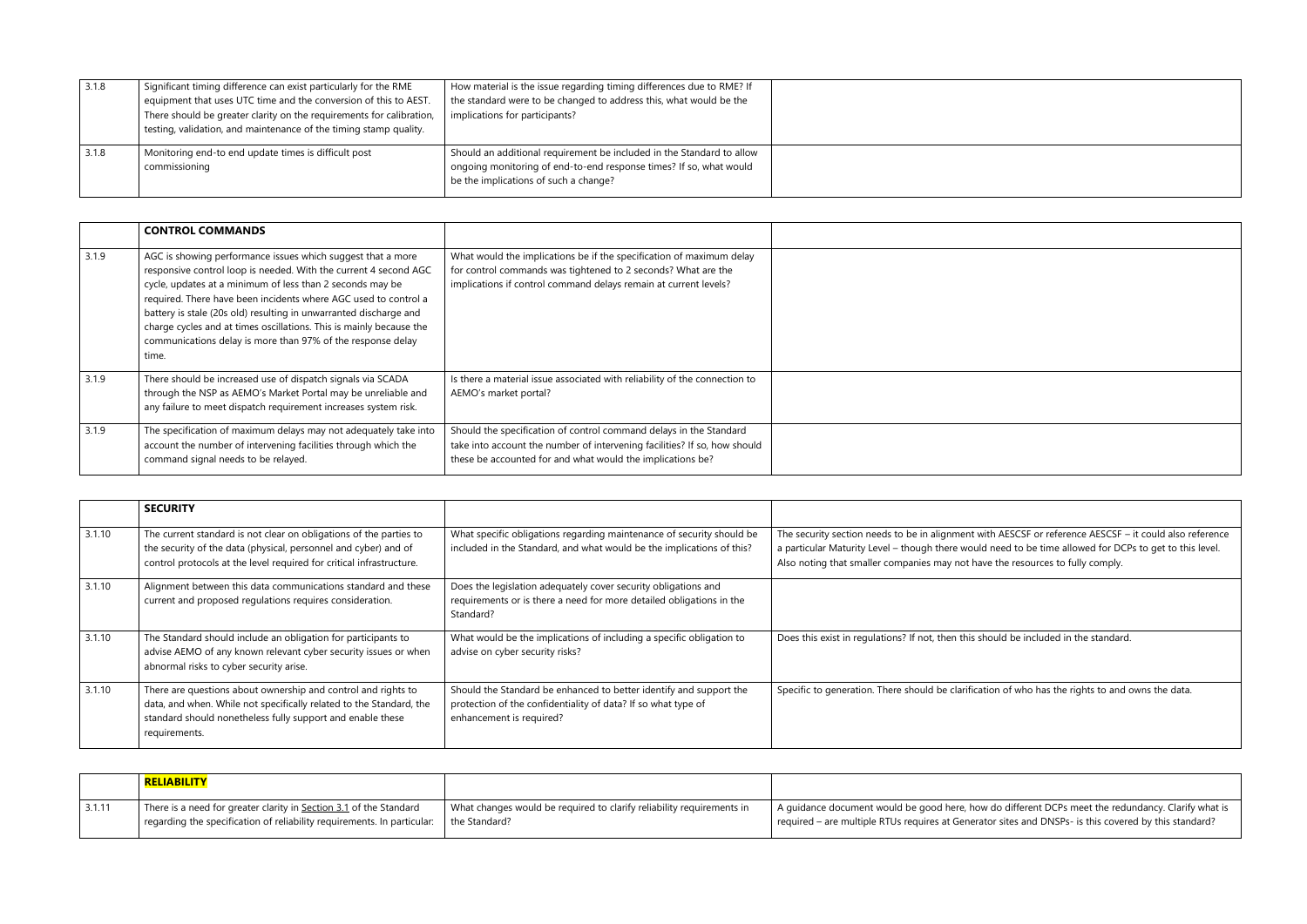|        | • In table 4 standard term RCE needs to be better defined<br>$\bullet$<br>• Tables 4 and 5 are not clear. For instance does the 6<br>hour requirement apply to a single site or all sites?<br>. Possible inconsistency between table 4 and 5<br>• Difficulty in seeing how tables 4 and 5 apply to DNSPs<br>• Need to better define what is meant by a critical outage<br>in Section 3.1 - i.e. does it refer to total loss of data or simply loss<br>of redundant path? |                                                                                                                                                                                                                                                                                                       | Agree that the definition of critical outage need<br>Do different data sets require different outage t<br>clarification in the standard.                    |
|--------|--------------------------------------------------------------------------------------------------------------------------------------------------------------------------------------------------------------------------------------------------------------------------------------------------------------------------------------------------------------------------------------------------------------------------------------------------------------------------|-------------------------------------------------------------------------------------------------------------------------------------------------------------------------------------------------------------------------------------------------------------------------------------------------------|-------------------------------------------------------------------------------------------------------------------------------------------------------------|
| 3.1.11 | The Standard should set expectations on the level of monitoring<br>and reporting of reliability required. For instance, this might include<br>a comprehensive heartbeat facility.                                                                                                                                                                                                                                                                                        | Does the Standard need to set enhanced expectations regarding<br>monitoring and reporting of availability and why? What would be<br>reasonable expectations to set? What changes would be required to<br>data communications systems to achieve enhanced monitoring and<br>reporting of availability? |                                                                                                                                                             |
| 3.1.11 | Frequent and rapid applications of software patches is becoming<br>an increasing requirement for maintaining cyber security. One<br>stakeholder has queried whether new or additional redundancy<br>may be needed at DCFs to allow rapid application of patches<br>without disrupting operations.                                                                                                                                                                        | Does any lack of redundancy currently restrict the ability of participants<br>to apply software security patches in a timely manner?                                                                                                                                                                  | This should be implicit from availability and relia<br>The redundancy of different types of NSPs need<br>E.g. at multiple comms nodes / firewalls/ rtus rea |

|        | <b>MAINTENANCE</b>                                                   |                                                                         |  |
|--------|----------------------------------------------------------------------|-------------------------------------------------------------------------|--|
| 3.1.12 | Section 2.2 of the current Standard states that "DCPs must notify    | What change to Section 2.2 of the Standard would be required to clarify |  |
|        | AEMO of their sign convention when applying to AEMO for              | the requirement for adequate notice?                                    |  |
|        | registration as a Registered Participant. To change the sign         |                                                                         |  |
|        | convention, DCPs must give 60 business days' notice to AEMO". It     |                                                                         |  |
|        | is not clear whether this requirement applies to small scale changes |                                                                         |  |
|        | to correct individual sign conventions or only to a major change     |                                                                         |  |
|        | following a change in policy.                                        |                                                                         |  |

|        | <b>RESPONSE TO FAILURES</b>                                                                                                                                                                                                                                                                             |                                                                                                                                                                                            |  |
|--------|---------------------------------------------------------------------------------------------------------------------------------------------------------------------------------------------------------------------------------------------------------------------------------------------------------|--------------------------------------------------------------------------------------------------------------------------------------------------------------------------------------------|--|
| 3.1.13 | The Standard has no specific requirements for the times required<br>to return to service following forced outages and in practice failed<br>data can take a long time to rectify. Tables 4 and 5 of the current<br>Standard refer to a reliability requirement rather than a specific<br>response time. | What issues have arisen that would justify including in the Standard a<br>specific requirement regarding response time to forced outages? If so,<br>what would reasonable expectations be? |  |

|        | <b>TESTING</b>                                                                                                                                                                                                                                                                                        |                                                                                                                                                                                                                      |  |
|--------|-------------------------------------------------------------------------------------------------------------------------------------------------------------------------------------------------------------------------------------------------------------------------------------------------------|----------------------------------------------------------------------------------------------------------------------------------------------------------------------------------------------------------------------|--|
| 3.1.14 | The current testing scope does not include testing of whether the<br>data is correct, but only that data is being communicated. The<br>scope of testing specified under the Standard could also include<br>testing for cyber security; and robust RCE and RME testing,<br>calibration and validation. | What issues have arisen that would justify expanding the scope of<br>testing specified in the Standard? If so, what increases in scope are<br>required? What would be the implications of a change in testing scope? |  |
| 3.1.14 | The level of testing required for new generators is onerous.                                                                                                                                                                                                                                          | What are examples of testing requirements that are considered too<br>onerous for new generators? Are there opportunities to make these                                                                               |  |

ds to be defined.

times depending on data criticality? This needs further

ability requirements.

ds to be clarified to answer this question.

equired at all sites to allow for software updates.

| the control of the control of the control of |  |  |
|----------------------------------------------|--|--|
|                                              |  |  |
|                                              |  |  |
|                                              |  |  |
|                                              |  |  |
|                                              |  |  |
|                                              |  |  |
|                                              |  |  |
|                                              |  |  |
|                                              |  |  |
|                                              |  |  |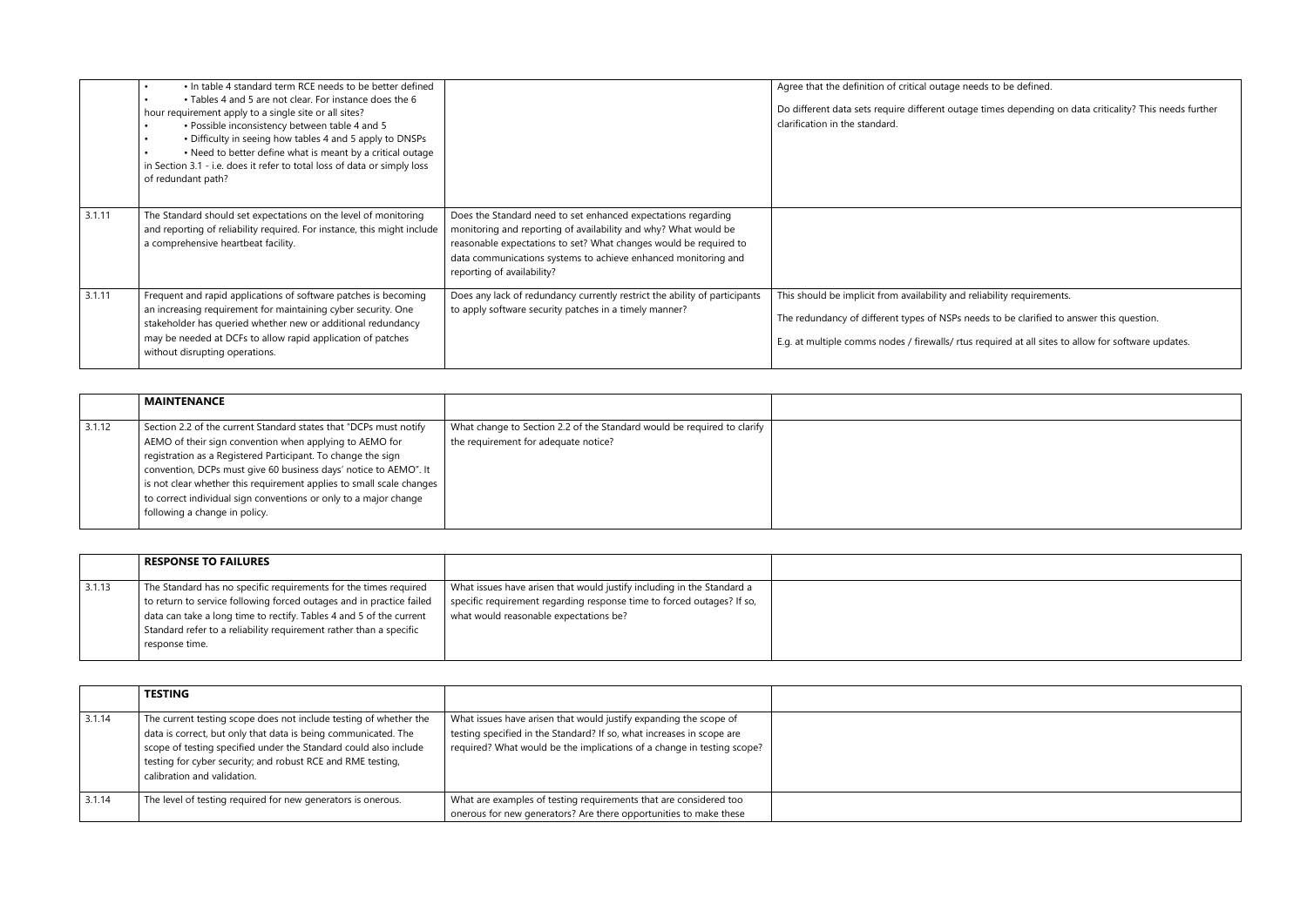|        |                                                                                                                                                                            | requirements less onerous without materially reducing the effectiveness<br>of the testing programme in demonstrating the necessary capabilities?                                                     |  |
|--------|----------------------------------------------------------------------------------------------------------------------------------------------------------------------------|------------------------------------------------------------------------------------------------------------------------------------------------------------------------------------------------------|--|
| 3.1.14 | Section 6.4 of the current Standard is not clear on what constitutes<br>an "upgrade".                                                                                      | What changes to the definition of an "upgrade" is required? What<br>implications would such a change have?                                                                                           |  |
| 3.1.14 | The requirement under Section 6.4(c) of the current Standard is<br>unclear and that for the sake of efficiency it should encourage the<br>use of standard test procedures. | Should section 6.4(c) of the current Standard be amended to encourage<br>use of standard test procedures?                                                                                            |  |
| 3.1.14 | Due to the changing nature of the power system the requirements<br>for advice on augmentations under the Standard need to be<br>increased.                                 | What issues have arisen that would justify expanding the scope of<br>augmentations required to be advised under the Standard?                                                                        |  |
| 3.1.14 | The Standard needs to require the provision of an appropriate<br>testing environment for data links.                                                                       | What issues have arisen that would justify the Standard specifying the<br>provision of testing environments for data links? What implications for<br>stakeholders would such a new requirement have? |  |

|        | <b>TRANSITIONAL ARRANGEMENTS</b>                               |                                                                      |  |
|--------|----------------------------------------------------------------|----------------------------------------------------------------------|--|
| 3.1.15 | Any increased requirements in the Standard need to be          | In what circumstances would transitional provisions be justified for |  |
|        | transitioned to accommodate additional funding requirements to | increased requirements in the Standard? If justified, what form of   |  |
|        | meet such increased requirements.                              | provisions would be needed and for how long?                         |  |
|        |                                                                |                                                                      |  |

|       | <b>EMERGING ISSUES - SCOPE OF STANDARD</b>                                                                                                                                                                                                                                                                      |                                                                                                                                                                                                    |  |
|-------|-----------------------------------------------------------------------------------------------------------------------------------------------------------------------------------------------------------------------------------------------------------------------------------------------------------------|----------------------------------------------------------------------------------------------------------------------------------------------------------------------------------------------------|--|
| 3.2.1 | AEMO NEM Control Centres currently use limited real time data<br>from PMUs. In the near future the level of this real time data from<br>PMUs and High-Speed Monitors (HSMs) will greatly increase and<br>requirements for the communication of these data types may need<br>to be included within the Standard. | Does the Standard need to cover to cover PMU and HSM data? If so<br>why and on what basis should the requirements be set (i.e. appropriate<br>standards on which the requirements could be based)? |  |
| 3.2.1 | Some stakeholders have noted that the Integrating Energy Storage<br>Systems rule change will enable Small Generation Aggregators<br>(SGAs) to provide FCAS and that the Standard may need to<br>accommodate this change                                                                                         | Does the Standard need to cover SGAs? If so why and on what basis<br>should the requirements be set?                                                                                               |  |
| 3.2.1 | The Scheduled Lite Visibility Model to provide visibility to AEMO of<br>the output in the form of five-minute data may be required by mid-<br>2022 and this may need to be accommodated in the Standard.                                                                                                        | Are changes to Standard required now to accommodate the first stage<br>of the Scheduled Lite Project? If so, what changes are required?                                                            |  |
| 3.2.1 | The Scheduled Lite Dispatchability Model is expected in 2024-25 to<br>enable distribution connected aggregated DER to participate in<br>central dispatch.                                                                                                                                                       | What future changes to the Standard are likely to be required to<br>accommodate the second stage of the Scheduled Lite Project?                                                                    |  |
| 3.2.1 | In the future there may be a requirement for AEMO to also provide<br>real time data to participants.                                                                                                                                                                                                            | Is it likely that future changes to the Standard will be required to also<br>cover provision of real time data from AEMO to participants?                                                          |  |
| 3.2.1 | Whilst provision of real time to NSPs from Generators and others is<br>not within the scope of the Standard, it remains part of the overall<br>data communications process in the NEM. For instance even if, say,<br>a generator was to provide real time data directly to AEMO, there                          | Regardless of provision of data to AEMO, does the Standard need to<br>incorporate or reference requirements for generators and others to<br>provide real time power system data to their NSPs?     |  |